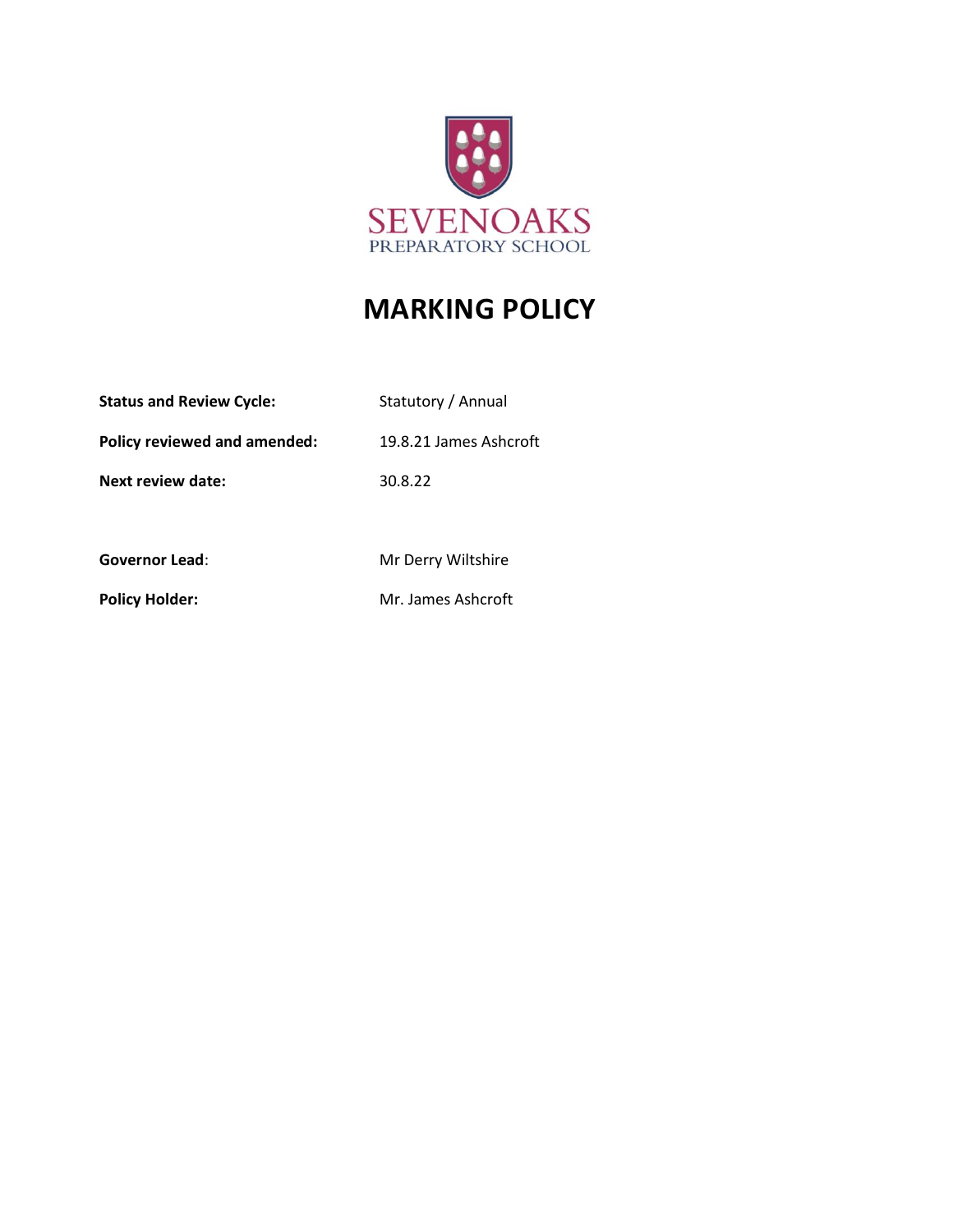### **MARKING POLICY**

## **AIMS**

- To encourage children to proof read their own work
- To be concise, positive and constructive
- To be relevant to the objectives of the lesson
- To be a continuous process
- To feedback to the pupil as soon as possible
- To be integrated into the reward system
- To allow easy transfer of marks to record keeping
- To monitor and moderate marking across the school and subjects by means of regular scrutiny of children's books
- To help develop a positive outlook to the work they are producing
- To help encourage peer review
- To help develop a growth mindset

### **IN PRACTICE**

- Be constructive point out errors and when possible, where improvements may be made in a way that makes sense to the child and the parents.
- Aim to **praise** as much as possible praise is the greatest single motivator we have.
- Be neat, accurate, consistent and fair.
- Insist that all work done by a pupil is as neat as they can achieve (see Handwriting and Presentation Policy). **Staff should not hesitate in requesting that work be repeated if standards are not met whilst taking into account SEND.**
- Comments should indicate the measure of performance and should also be reflected in the rewards. Students are awarded tokens for the purpose of the House Score System – these are not to be used for the purposes of the Reporting System. KS3 students use the A-D (attainment) / 1 to 5 (effort) system. (See Reporting and Grading - Assessment Policy)
- Marking should relate to the aim of the lesson and the pupil's personal target where appropriate.
- The staff mark in green pens and the children make corrections in purple pens.

### **SPELLINGS**

Marking can be one of the most significant strategies by which spelling can be improved. However, a consistent whole school approach is required which remains flexible with respect to the needs of the individual child. When teachers mark work, they will often be looking for things like how good the ideas are, how well the thoughts are organised, how well a lesson has been understood, how much research has been done, how clearly the pupil has expressed ideas, etc. The spelling, by itself, may not be the most important thing about the work. However, if a teacher is marking a piece of work for spelling, this will be explained beforehand. Teachers usually do not correct all of the spelling mistakes, because too many corrections may have a negative effect on the pupil's self-confidence. Errors are not corrected to criticise the pupil's work, but are done in order to show that a word is not spelt the way the pupil thinks. Teachers will try to help, by showing pupils where and how they can learn to spell better:

• When work is marked many spelling mistakes may be corrected. However, it depends very much upon the nature of the work and the individual's ability, as to the extent of correction, e.g. spelling mistakes may only be identified on the first page of a piece of work.